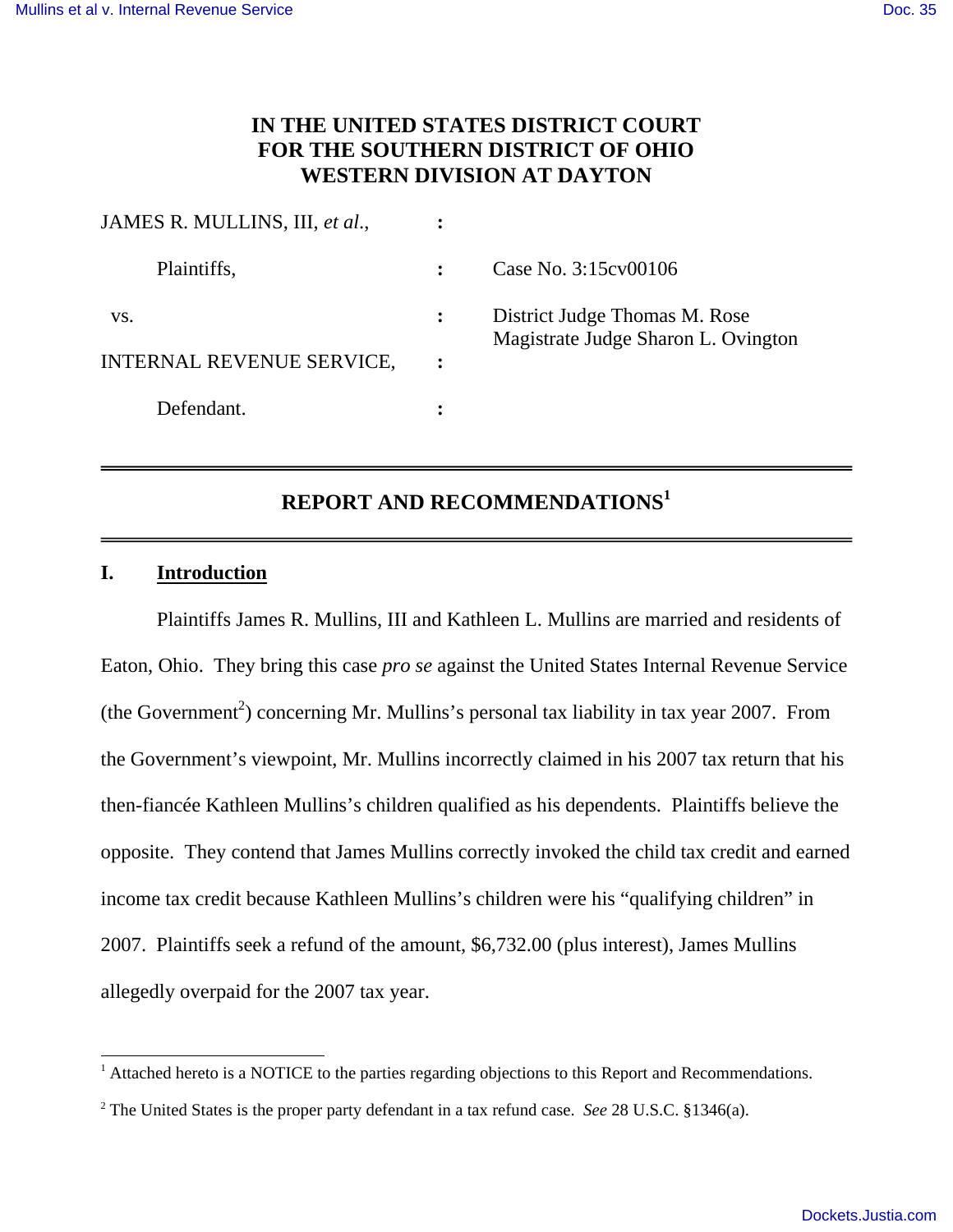The case is presently pending upon the Government's Motion for Partial Summary Judgment (Doc. #28), Plaintiffs' Answer, essentially their Memoranda in Opposition (Doc. #32), the Government's Reply (Doc. #34), and the record as a whole.

#### **II. Factual Background**

 During the 2007 tax year, Plaintiffs were engaged; they married in September 2008. (Doc. #32, *PageID* #410). Ms. Mullins is the biological mother of Tayler Lance and Brehanna Durham, who were children in 2007 and are now adults. Mr. Mullins is not their biological father. (Doc. #28, *PageID* #300).

 In May 2008, when Tayler and Brehanna were children, Mr. Mullins filed a Form 1040 for tax year 2007 claiming child tax credits and earned income tax credits with respect to Tayler and Brehanna. He also claimed dependency exemptions for himself, Tayler, and Brehanna. During 2007, Mr. Mullins, Tayler, and Brehanna lived together at the same address in Eaton, Ohio. Ms. Mullins also lived with them at that address during 2007, except for the months she spent in jail in late 2007.

 The Government has submitted a Certificate of Official Record attesting to the accuracy of the information in an attached document (Form 4340) concerning Mr. Mullins's tax return the 2007 tax year. *Id*. at 145. The Government states, "On or about August 15, 2008, the Government issued a statutory Notice of Deficiency, advising Mr. Mullins that it was disallowing the earned income tax credit, the child tax credits, and the dependency exemptions that were claimed in his 2007 tax return." (Doc. #28, *PageID* #122, \inepti1).

 In October 2008, Mr. Mullins filed an amended 2007 tax return again claiming child tax credits, earned income tax credits, dependency exemptions for Tayler and Brehanna, and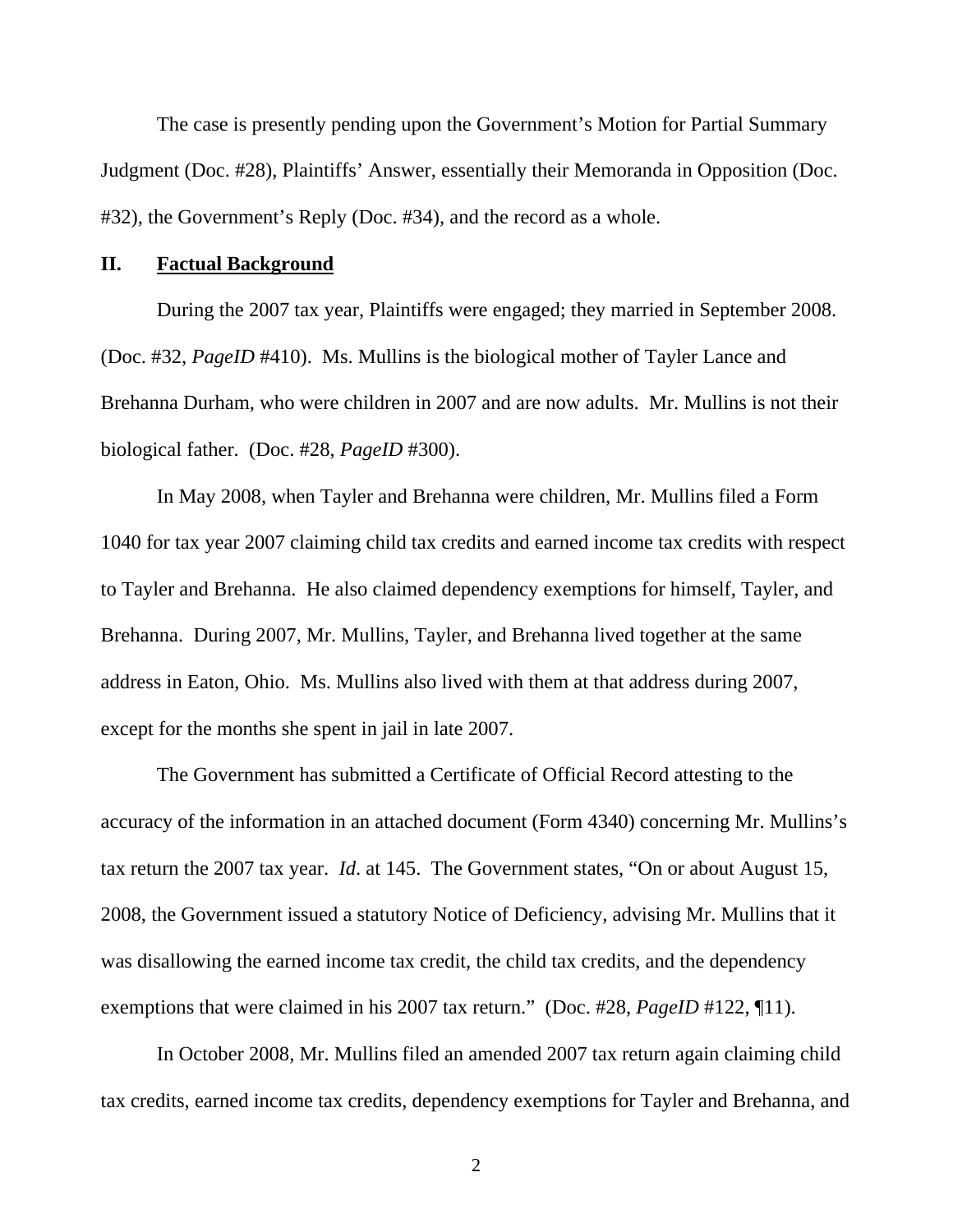adding Ms. Mullins as a dependent. (Doc. #28, *PageID* #s 146-47). In late December 2008, the Government assessed additional tax of \$2,365 against Mr. Mullins for the 2007 tax year, and reversed its decision to allow the two tax credits he had claimed in his 2007 tax return: the child tax credit of \$1,092 and the earned income tax credit of \$2,245. *Id*.

 In 2009, Mr. Mullins turned to the U.S. Tax Court seeking a redetermination of his 2007 tax-year deficiency. In November 2009, the Tax Court dismissed his action as untimely. *Id*. at 328-30.

 The Government acknowledges that the income tax assessed upon Mr. Mullins for the 2007 tax year has been paid in full. (Doc. #28, *PageID* #123, ¶s 15-16).

## **III. Summary Judgment**

 A party is entitled to summary judgment when the there is no genuine dispute over any material fact, and the moving party is entitled to judgment as a matter of law. Fed. R. Civ. P. 56(a); *see Celotex Corp. v. Catrett*, 477 U.S. 317, 322 (1986); *see also Barker v. Goodrich*, 649 F.3d 428, 432 (6th Cir. 2011). The initial burden is on the moving party "to show that the non-moving party has failed to establish an essential element of his case upon which he would bear the ultimate burden at trial." *Guarino v. Brookfield Tp. Trustees,* 980 F.2d 399, 403 (6th Cir. 1992); *Street v. J.C. Bradford & Co.*, 886 F.2d 1472, 1479-80 (6th Cir. 1989). In response, "the nonmovant must show sufficient evidence to create a genuine issue of material fact." *Bell v. Ohio State University*, 351 F.3d 240, 247 (6th Cir. 2003). "A mere scintilla of evidence is insufficient; 'there must be evidence on which the jury could reasonably find for the [non-movant].'" *Id*. (quoting, in part, *Anderson v. Liberty Lobby, Inc.,* 477 U.S. 242, 252 (1986)).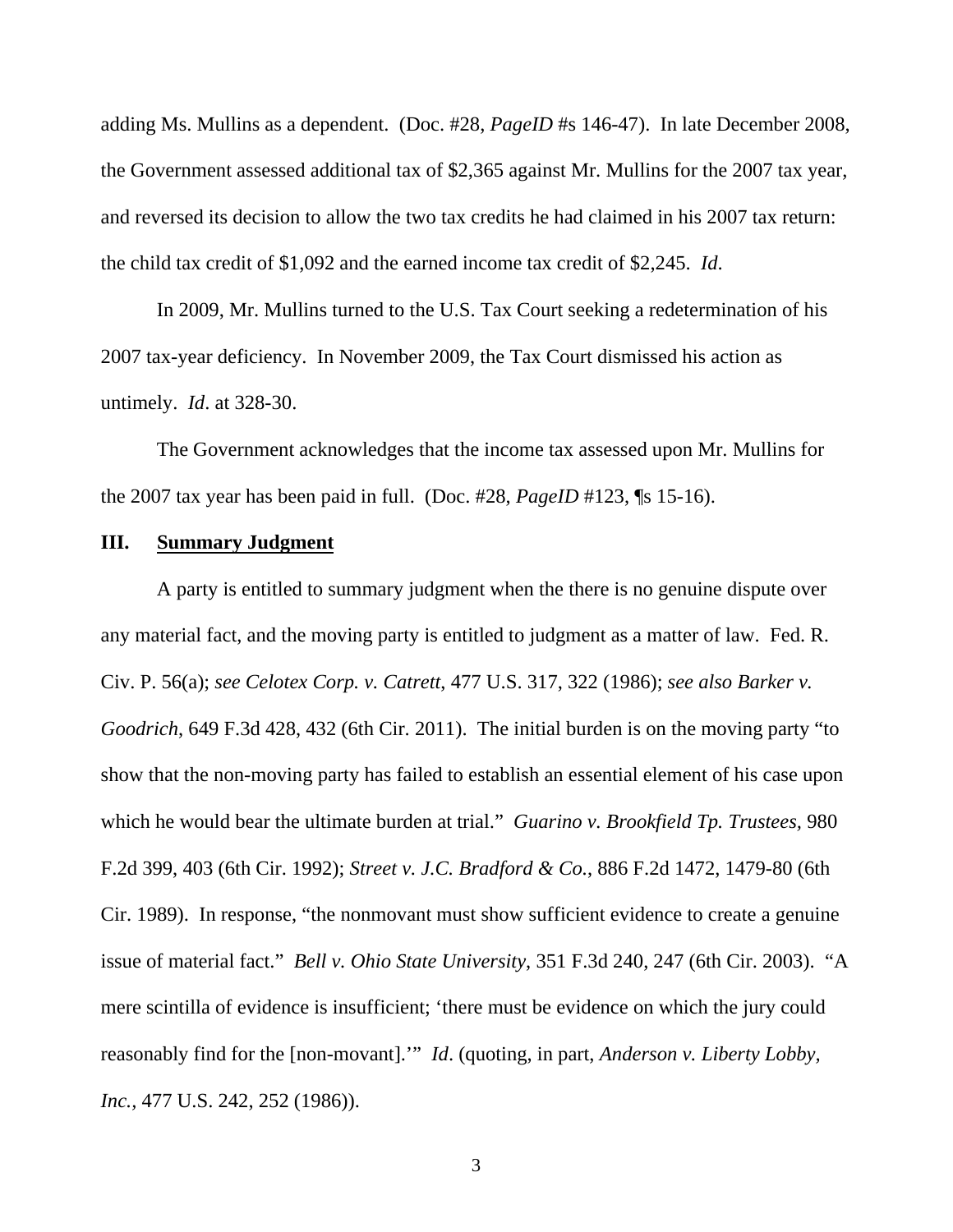To resolve whether a genuine issue of material fact exists, the Court draws all reasonable inferences from the underlying facts in the light most favorable to the nonmoving party. *Richland Bookmart, Inc. v. Knox County, Tenn*., 555 F.3d 512, 520 (6th Cir. 2009) (citing *Matsushita Elec. Indus. Co., Ltd. v. Zenith Radio Corp*., 475 U.S. 574, 587-88 (1986)). With the reasonable inferences in the forefront, "[t]he central issue is 'whether the evidence presents a sufficient disagreement to require submission to a jury or whether it is so one-sided that one party must prevail as a matter of law.'" *Jones v. Potter*, 488 F.3d 397, 402-03 (6th Cir. 2007) (quoting, in part, *Anderson v. Liberty Lobby, Inc*., 477 U.S. 242, 251- 52 (1986) and citing *Matsushita Elec*., 475 U.S. at 587).

## **IV. Discussion**

 The Government contends that it is entitled to partial summary judgment because, as a matter of law, Tayler and Brehanna were not Mr. Mullins's qualifying children during tax year 2007. Plaintiffs raise several counter arguments addressed below.

 The child tax credit allows, during each tax year, a deduction of \$1,000 "with respect to each **qualifying child** of the taxpayer …." 26 U.S.C. § 24(a) (emphasis added). A similar tax credit potentially arises under the earned income tax credit in a more roundabout way. The earned income tax credit allows "an eligible individual" a credit during each tax year based on a certain percentage of the taxpayer's earned income. 26 U.S.C. § 32(a)(1) (emphasis added). To be an "eligible individual"—meaning someone eligible for the earned income tax credit—the taxpayer must have "a **qualifying child** for the taxable year ...." 26 U.S.C.  $\S 32(c)(1)(A)(i)$  (emphasis added).

Who, then, is a qualifying child? A "qualifying child" must bear a one of the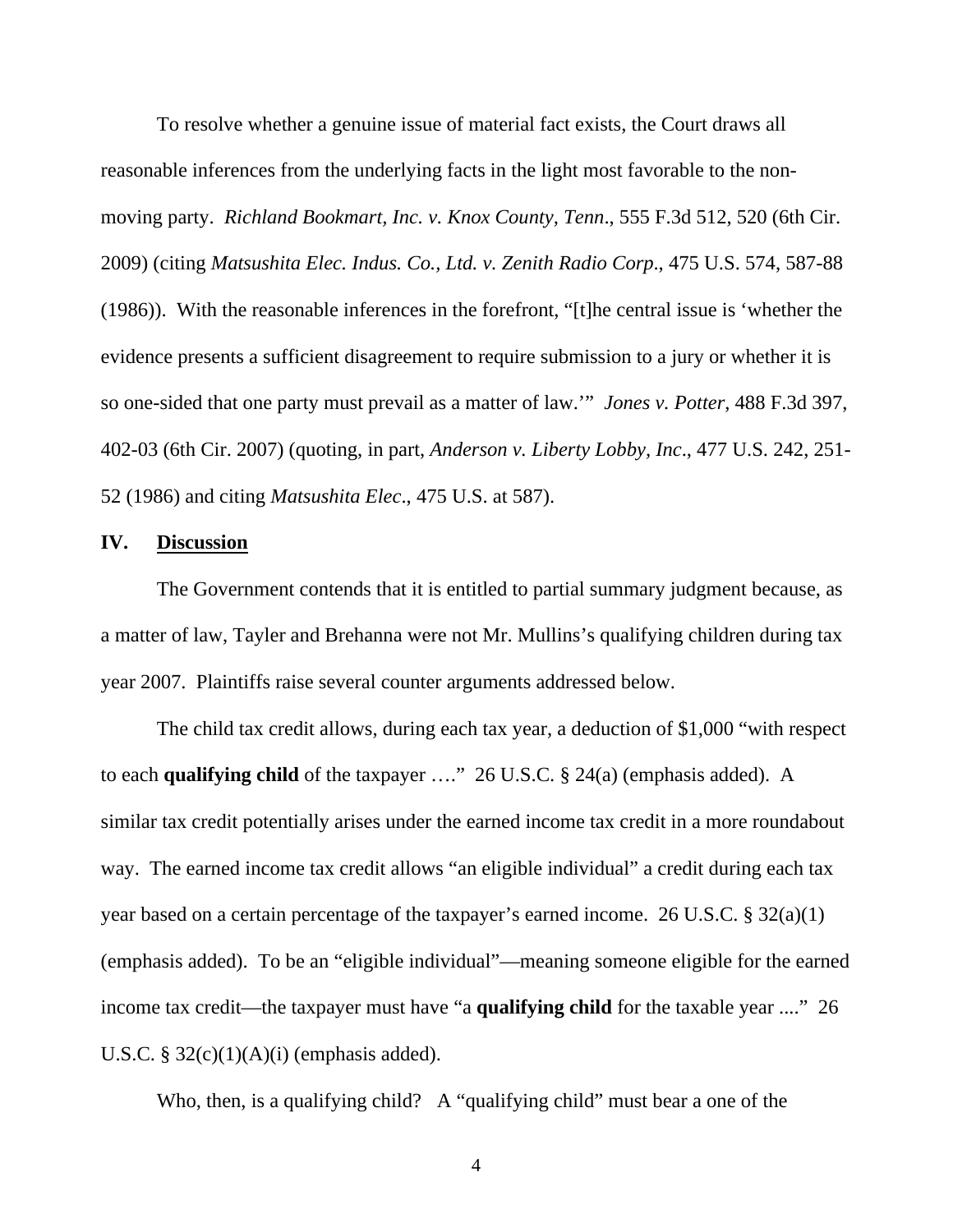following relationships to the taxpayer:

(A) a child of the taxpayer or a descendant of such a child, or

(B) a brother, sister, stepbrother, or stepsister of the taxpayer or a descendant of any such relative.

26 U.S.C. §§ 152(c)(1), (2)(A)-(B). The plain meaning of this definition establishes, in part, that a taxpayer's child by birth is a "qualifying child." Yet, not surprisingly, there is more going on in the tax code, which extends a broader definition to the word "child." A "child" is the taxpayer's "son, daughter, stepson, or stepdaughter,"  $\S 152(f)(1)(A)(i)$ —Tayler and Brehanna were none of these in relation to Mr. Mullins in 2007—or, "an eligible foster child of the taxpayer."  $§ 152(f)(1)(A)(ii)$ .

 The parties disagree over whether Tayler and Brehanna were Mr. Mullins's eligible foster children in 2007. Their disagreement leads back to the tax code, which defines an "eligible foster child" as "an individual who is placed with the taxpayer by an authorized placement agency or by judgment, decree, or other order of any court of competent jurisdiction."  $§ 152(f)(1)$ .

 The Government contends that Plaintiffs have not produced evidence showing Tayler or Brehanna were placed with Mr. Mullins in tax year 2007 by an authorized placement agency, judgment decree, or court of competent jurisdiction. This is correct. Plaintiffs have not pointed to any document indicating that a court of competent jurisdiction or placement agency appointed Mr. Mullins the guardian of Tayler or Brehanna in 2007. Consequently, Plaintiffs have not met their burden to produce affirmative evidence, *see Street*, 886 F.2d at 1479, showing a genuine dispute over any material fact underlying the Government's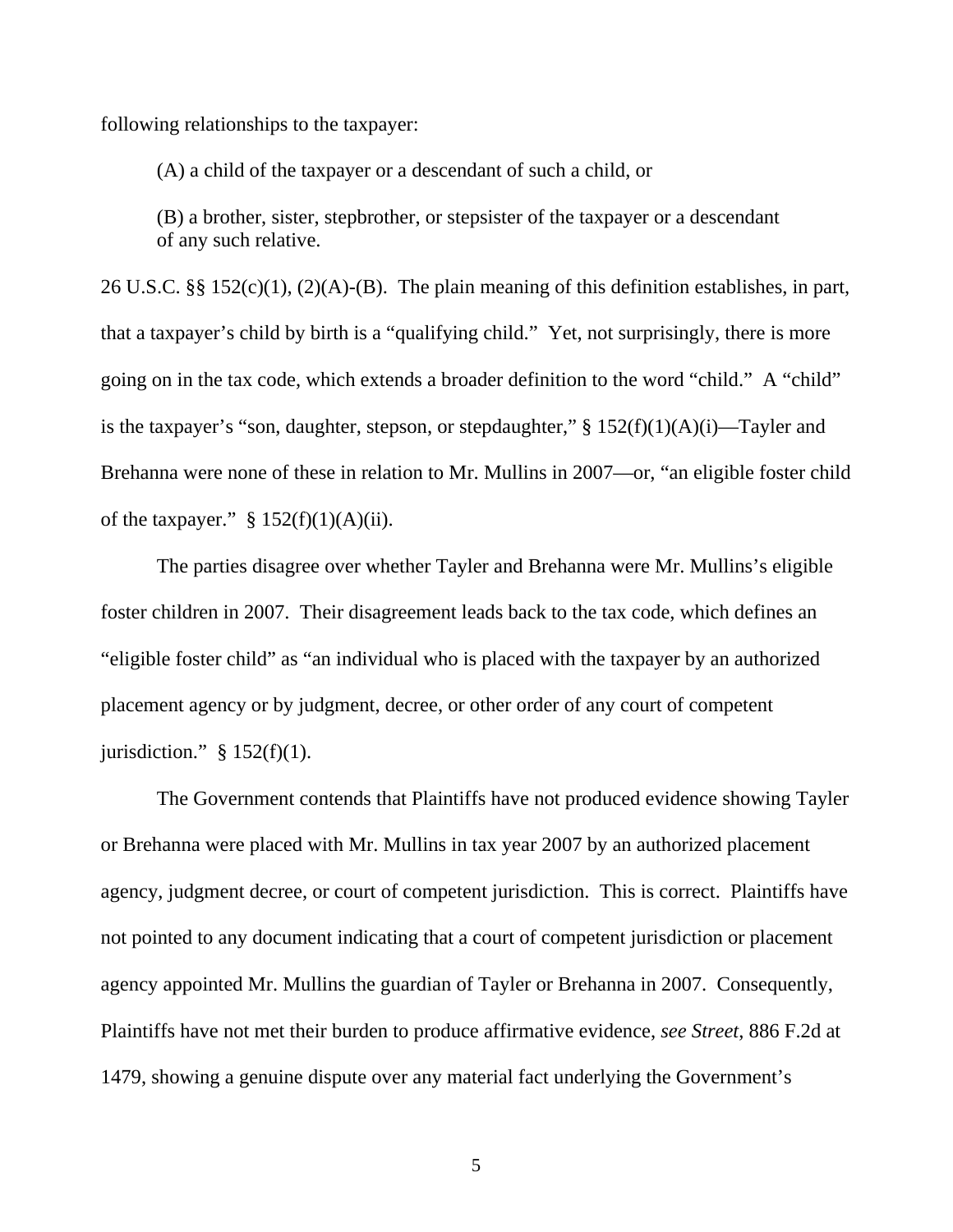assertion that Tayler and Brehanna were not eligible foster children in 2007 as defined by §  $152(f)(1)$ .

 Plaintiffs maintain that Ms. Mullins executed a power of attorney appointing Mr. Mullins the children's guardian. They have not, however, produced any document purporting to effect this appointment in 2007. They have also not produced evidence showing that in 2007, an Ohio probate court appointed Mr. Mullins as Tayler's or Brehanna's guardian under Ohio Rev. Code § 2111.02, or that in 2007, he met Ohio's definition of a guardian, *see* Ohio Rev. Code § 2111.01(A), or that Ms. Mullins' nominated him as their guardian in compliance with Ohio Rev. Code § 2111.121.

 To show Mr. Mullins's guardianship status, Plaintiffs point to Ms. Mullins's formal request to her divorce attorney to file a motion to allow Mr. Mullins to act as a temporary guardian for Tayler and Brehanna in 2007. Plaintiffs argue that Ms. Mullins's formal request for temporary guardianship, and the fact that a court hearing was set in August 2007, are sufficient to establish that Mr. Mullins was Tayler's and Brehanna's legal guardian in 2007. Yet, Plaintiffs have not produced a copy of the guardianship motion Ms. Mullins asked her divorce attorney to file in 2007, and she could not attend (she was admittedly in jail) the hearing August 2007 and so it was cancelled. Additionally, during Mr. Mullins's deposition, he was asked if, in 2007, he was ever the legal guardian of Brehanna. He answered, "Via a court document stating that I am the guardian, no." (Doc. #28, *PageID* #311:16-19). When asked the same question about Tayler, he answered the same. *Id*. at 311:20-23. The colloquy continued:

Q: But you never had to go to court?

 $\sim$  6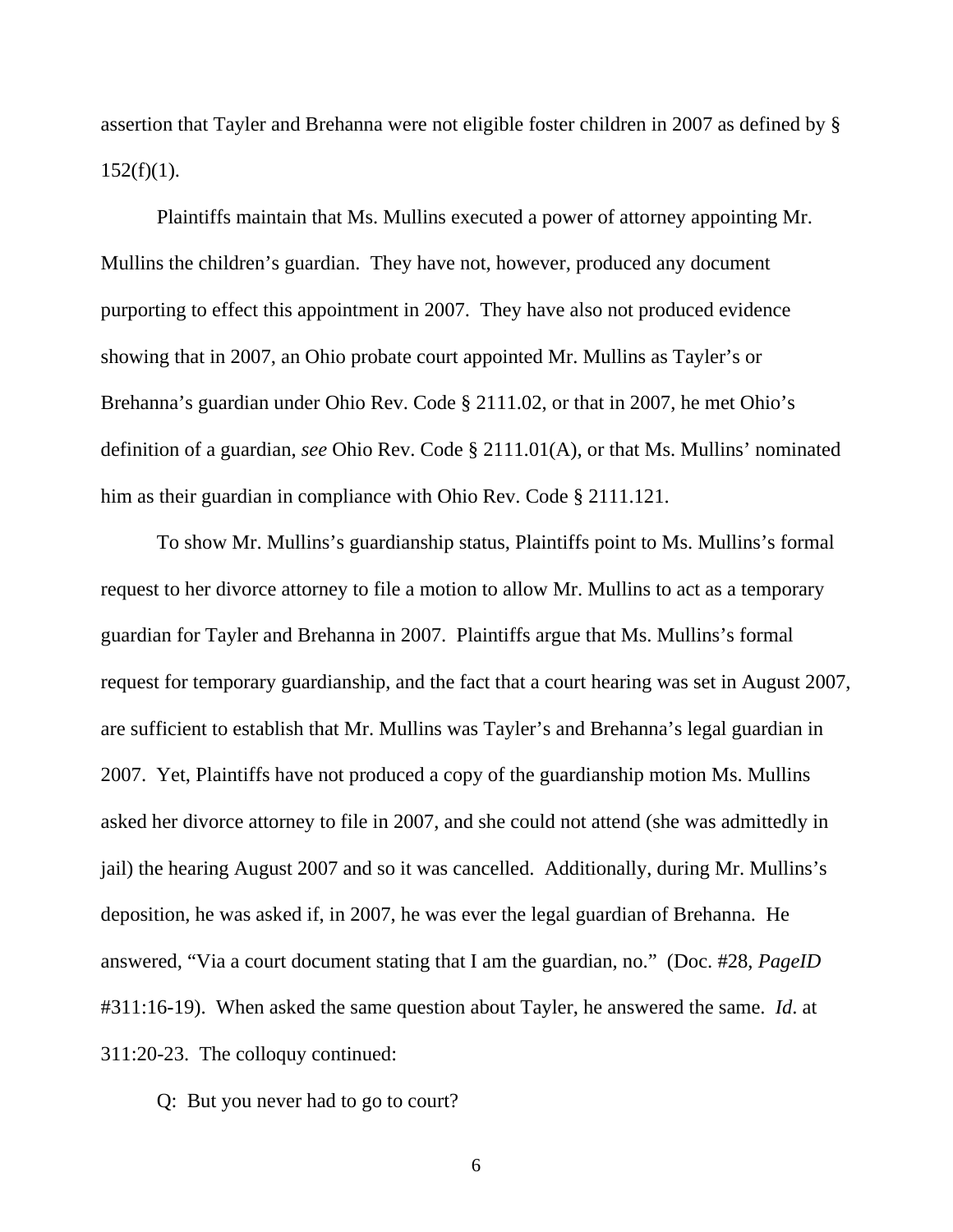- A: No, not in the guardianship issue, no.
- Q: When you say guardianship issue, you mean with respect to Brehanna Durham and Tayl[e]r Lance?
- A. Yes, correct.

*Id.* at *PageID* #311-12. In light of Mr. Mullins's testimony, there is no genuine dispute over the fact that whatever steps Ms. Mullins's attorney took to secure guardianship for Mr. Mullins did not bear fruit in the form of an order from an Ohio probate court or an appointment by an authorized Ohio placement agency in 2007.

 Plaintiffs next rely on "pages and pages of documents" they "sent to the IRS over the course of almost 7 years. These documents included school papers with Mr. Mullins['s] name as the guardian of the children, proof of payment of the household expenses and bills, proof from the Plaintiff's doctors of Mrs. Mullins['s] disability that caused Mr. Mullins to move into the home to become the guardian of the children and take care of Mrs. Mullins, and much more." (Doc. #32, *PageID* #409). Plaintiffs also assert that Ms. Mullins kept certain guardianship documents in a lockbox that was removed from her home by federal agents when they executed a warrant.

 The problem with the documents Plaintiff's rely on is that although they may be probative of Plaintiffs' intent to establish Mr. Mullins's guardianship of Tayler and Brehanna in 2007, the record lacks evidence showing that in 2007, they established Mr. Mullins' guardianship of Tayler and Brehanna under Ohio law. Again, the record lacks evidence showing that Mr. Mullins was nominated to be their guardian under Ohio Rev. Code § 2111.121 or appointed to be their guardian under Ohio Rev. Code § 2111.02.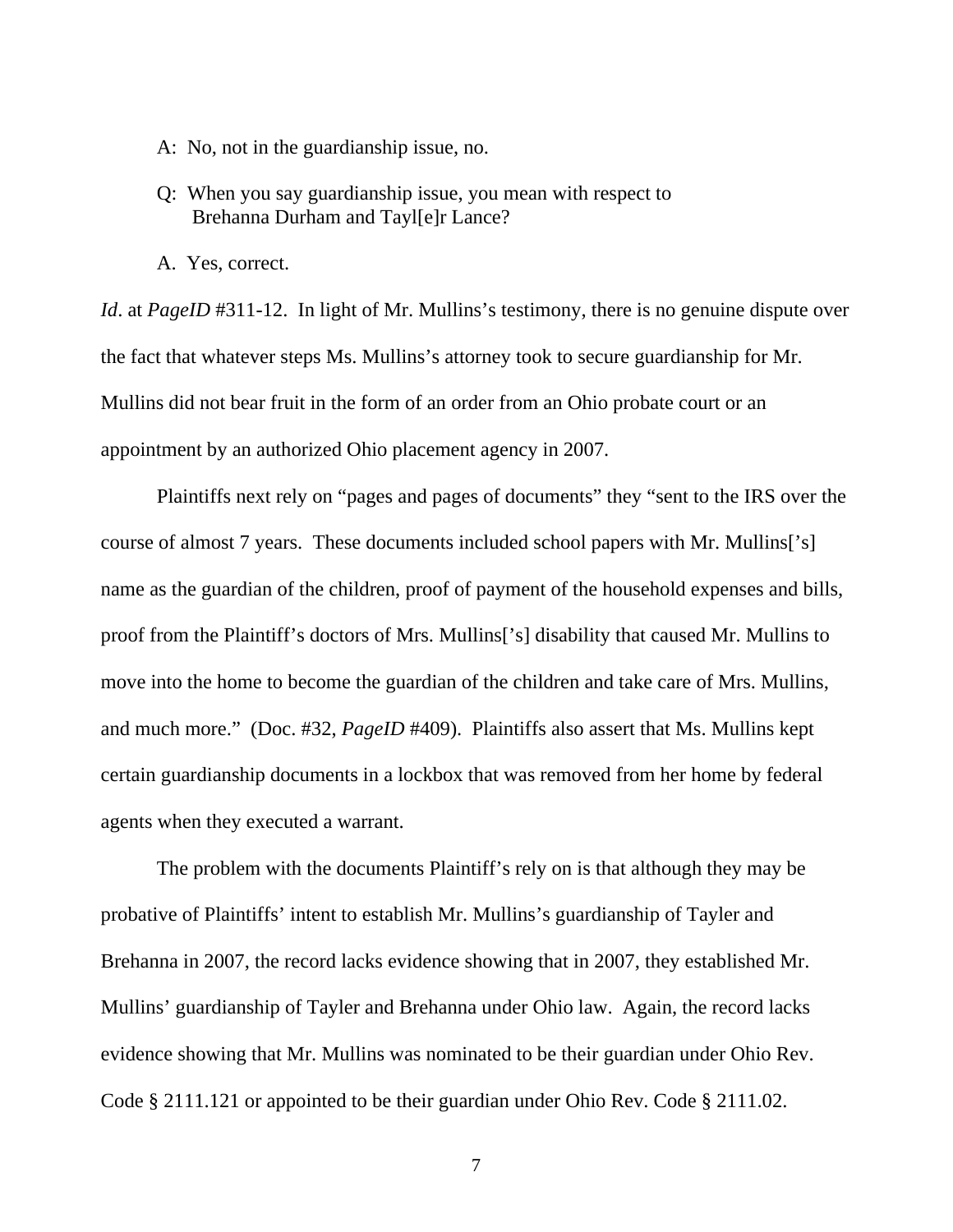Consequently, there is no genuine issue of fact underlying Mr. Mullins's claim to guardianship status in 2007, and the undisputed facts establish that, as a matter of law, Tayler and Brehanna were not his eligible foster children or qualifying children in tax year 2007.

 Plaintiffs also challenge the Government's submission of documents relating to a probate case concerning her children in 2003. Because the above analysis does not involve those documents, there is no need to address Plaintiffs' challenge to the Government's submission of those documents.

 The Government lastly argues that Ms. Mullins lacks standing to sue for a refund concerning Mr. Mullins's 2007 individual tax return. Plaintiffs do not address this standing argument. Consequently, and for the reasons advanced by the Government, *see* Doc. #28, *PageID*# 126, n.4; Doc. #34, *PageID* #418, and because Mr. Mullins filed individually in tax year 2007, and because Plaintiffs were not yet married in 2007, Ms. Mullins lacks standing to seek a refund concerning Mr. Mullins's individual tax return for the 2007 tax. *Cf. United States v. Williams*, 514 U.S. 527, 536 (1995) ("28 U.S.C. § 1346(a)(1) clearly allows one from whom taxes are erroneously or illegally collected to sue for a refund of those taxes. And 26 U.S.C. § 6402(a), with similar clarity, authorizes the Secretary to pay out a refund to "the person who made the overpayment.").

 Accordingly, the government's Motion for Partial Summary Judgment is well taken as to Plaintiffs' claims related to Mr. Mullins's assertion of the child tax credit and earned income tax credit for the 2007 tax year.

It appears at this time that one claim remains pending in this case. In connection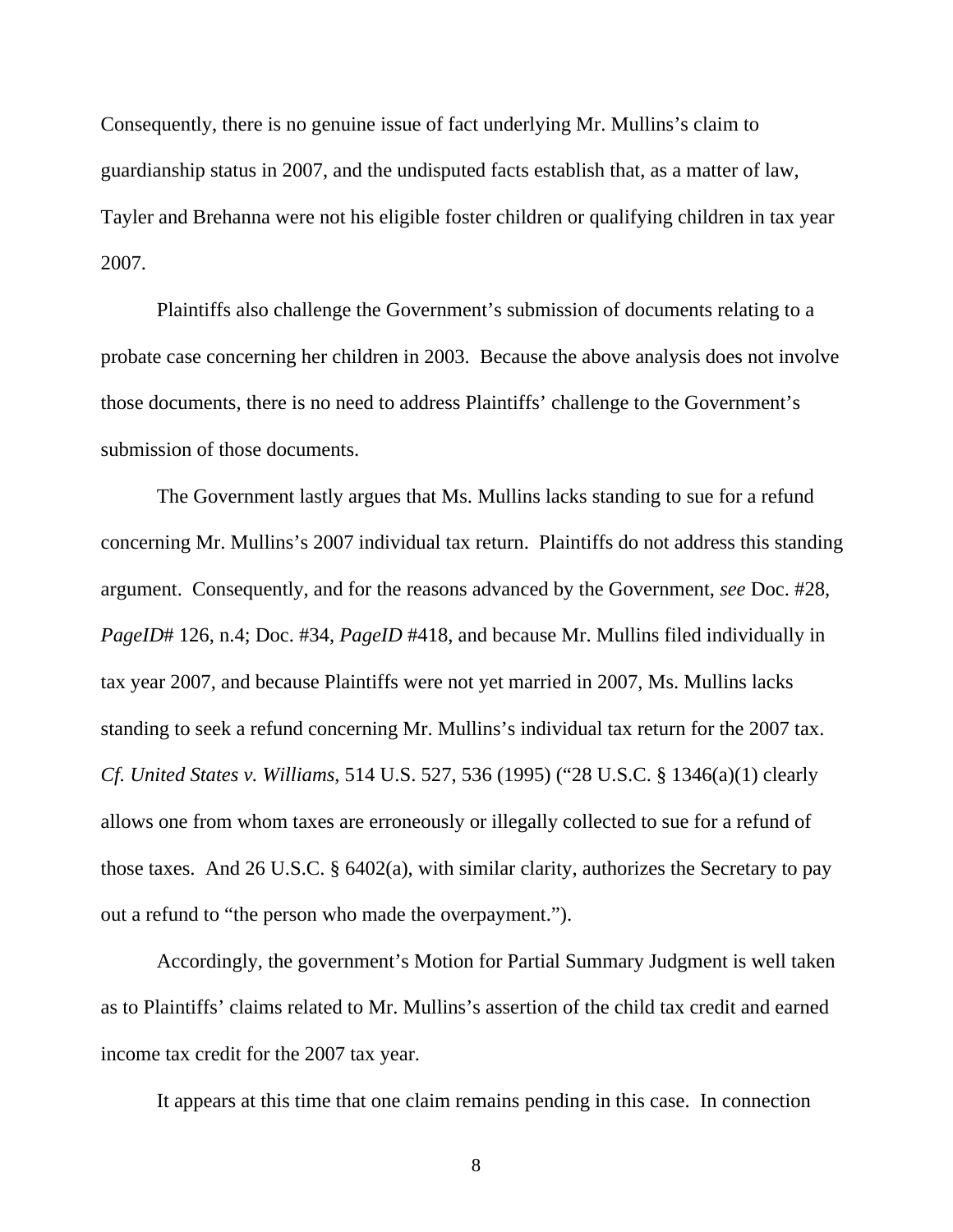with its previously filed (and later withdrawn) Motion to Dismiss, the government pointed out that Plaintiffs might be conflating the dependency exemption asserted by Mr. Mullins in tax year 2007 with the statutes governing the child tax credit and the earned income tax credit. (Doc. #14, *PageID* #64). The government's counsel explained, "[T]he United States does not move to dismiss the Complaint to the extent it relies upon a claim for a dependency exemption, as such a claim depends upon different facts, and the Plaintiffs may have alleged sufficient facts in support thereof." *Id*. At present, the government has not sought summary judgment concerning Mr. Mullins's eligibility for the dependency exemption related to Tayler and Brehanna in tax year 2007. If Plaintiffs intend to litigate a claim concerning Mr. Mullins's eligibility for the dependency exemption, that potential claim remains presently at issue and should be subject to an Amended Scheduling Order.

# **IT IS THEREFORE RECOMMENDED THAT:**

The Government's Motion for Partial Summary Judgment (Doc. #28) be GRANTED.

June 28, 2017 *s/Sharon L. Ovington*  Sharon L. Ovington United States Magistrate Judge